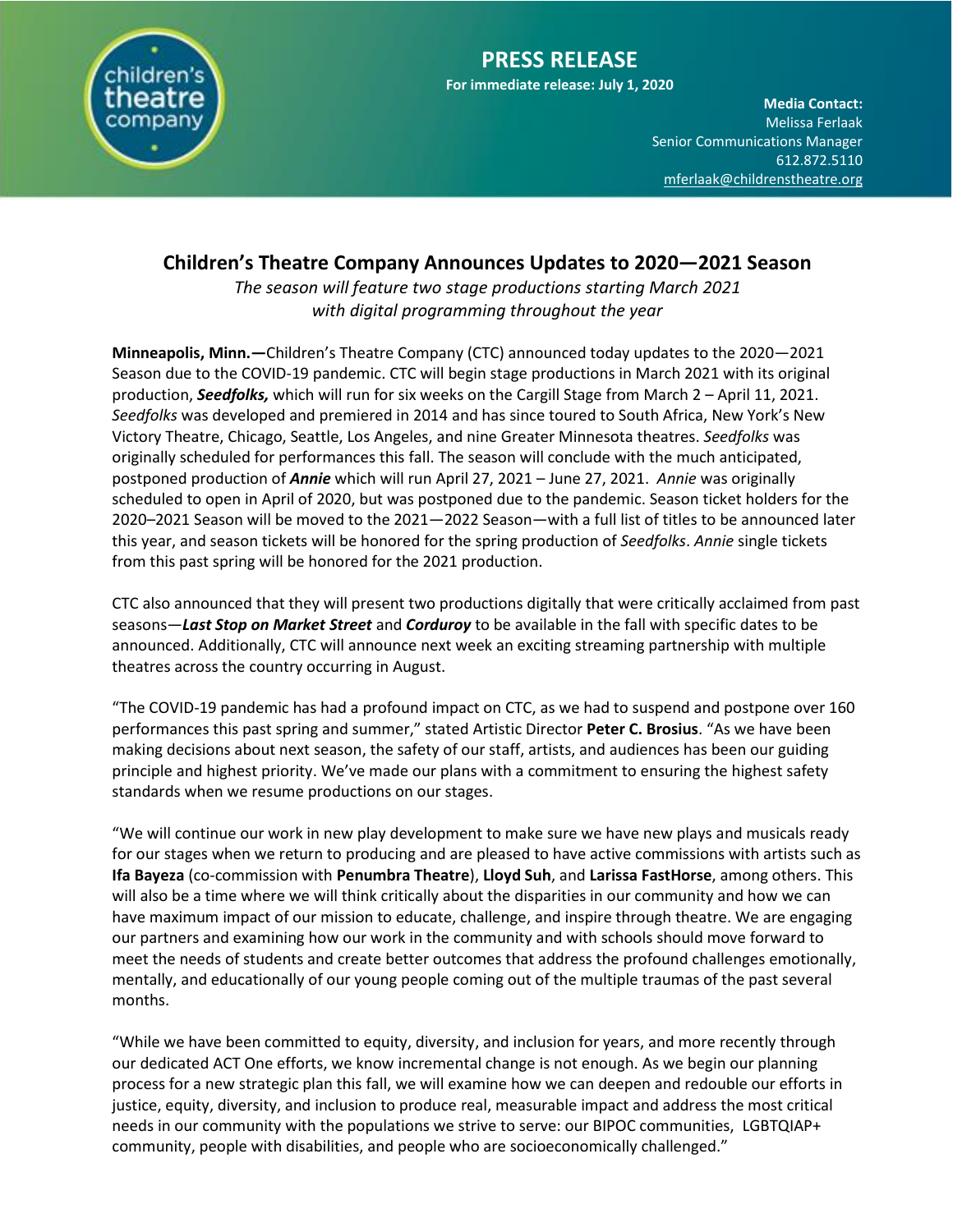One of CTC's premiere education programs, **Theatre Arts Training**, began a new, online incarnation this summer through **Virtual Academy** to ensure the safety of students and artists. Over 40 classes are being offered and has included students from 27 different states across the United States. Additionally, the program will launch a [series of master classes](https://childrenstheatre.org/whats-on/masterclasses/) with industry professionals in July, including actors **Laura Osnes**, **Don Darryl Rivera**, and **H. Adam Harris**, and costume designer **Helen Huang**. CTC will continue to offer Virtual Academy throughout the entire school year, shifting its traditional classes to the online format for the school year. Full information on class offerings will be announced later this summer.

CTC will also be moving its annual gala fundraising event, **The Curtain Call Ball** to a virtual format. The Ball will take place on September 12, 2020 and, in a change from past events, it will be free for all attendees. The event will focus on the Healing and Transformative Power of Theatre through performances from CTC artists and features that highlight the impact of the theatre's education and engagement programming. More information to come on this inspiring event.

Through the continued commitment to various programs such as ACT One, CTC@Home, Virtual Academy, New Play Development, theatrical productions both virtually and in the theatre, CTC continues its commitment to eliminate barriers to participation in theatre for our communities and families.

## **CTC's Budget and Operations Affected by Season Changes**

Also announced today, as a result of these changes, CTC's annual budget for the 2020—2021 Season will be reduced by 50%, from \$13 million to \$6.5 million, which will have a series of staffing implications including position eliminations, furloughs, and pay reductions. CTC will be eliminating 15 full-time positions, furloughing 27 full-time positions, as well as nearly all part-time positions, and instituting a two-week furlough for the remaining 28 staff members. Managing Director Kimberly Motes and Artistic Director Peter C. Brosius will each be taking a 24% reduction in compensation.

"Our highest priority and guiding principle has been safety," stated Managing Director **Kimberly Motes.** "And yet, it is devastating and heartbreaking that we have to reduce our staff due to the loss of live programming on our stages and in classrooms as well as the loss of revenue as a result of the pandemic. As we have tried for months to figure out what is possible next season, we have confronted the brutal reality of this virus and its impact on young people and families. Producing theatre at the scale we do is especially challenging with this virus. Our standards and the requirements mean that a 25% or 50% audience capacity does not work economically for us. This pandemic is making our work, the work of theatre, especially challenging and that reality has confronted us at every point over the past three and a half months as we considered how we can move forward. I am pleased that we can utilize digital formats until we can produce on our stages and work in classrooms around the State."

**Children's Theatre Company (CTC)** is the nation's largest and most acclaimed theatre for young people and serves a multigenerational audience. It creates theatre experiences that educate, challenge, and inspire more than 250,000 people annually. CTC is the only theatre focused on young audiences to win the coveted Tony Award® for regional theatre and is the only theatre in Minnesota to receive three Tony® nominations (for its production of *A Year with Frog and Toad*). CTC is committed to creating world-class productions at the highest level and to developing new works, more than 200 to date, dramatically changing the canon of work for young audiences.

CTC's engagement and learning programs annually serve more than 93,000 young people and their communities through Theatre Arts Training, student matinees, Neighborhood Bridges, and early childhood arts education programs. ACT One is CTC's comprehensive platform for access, diversity, and inclusion in